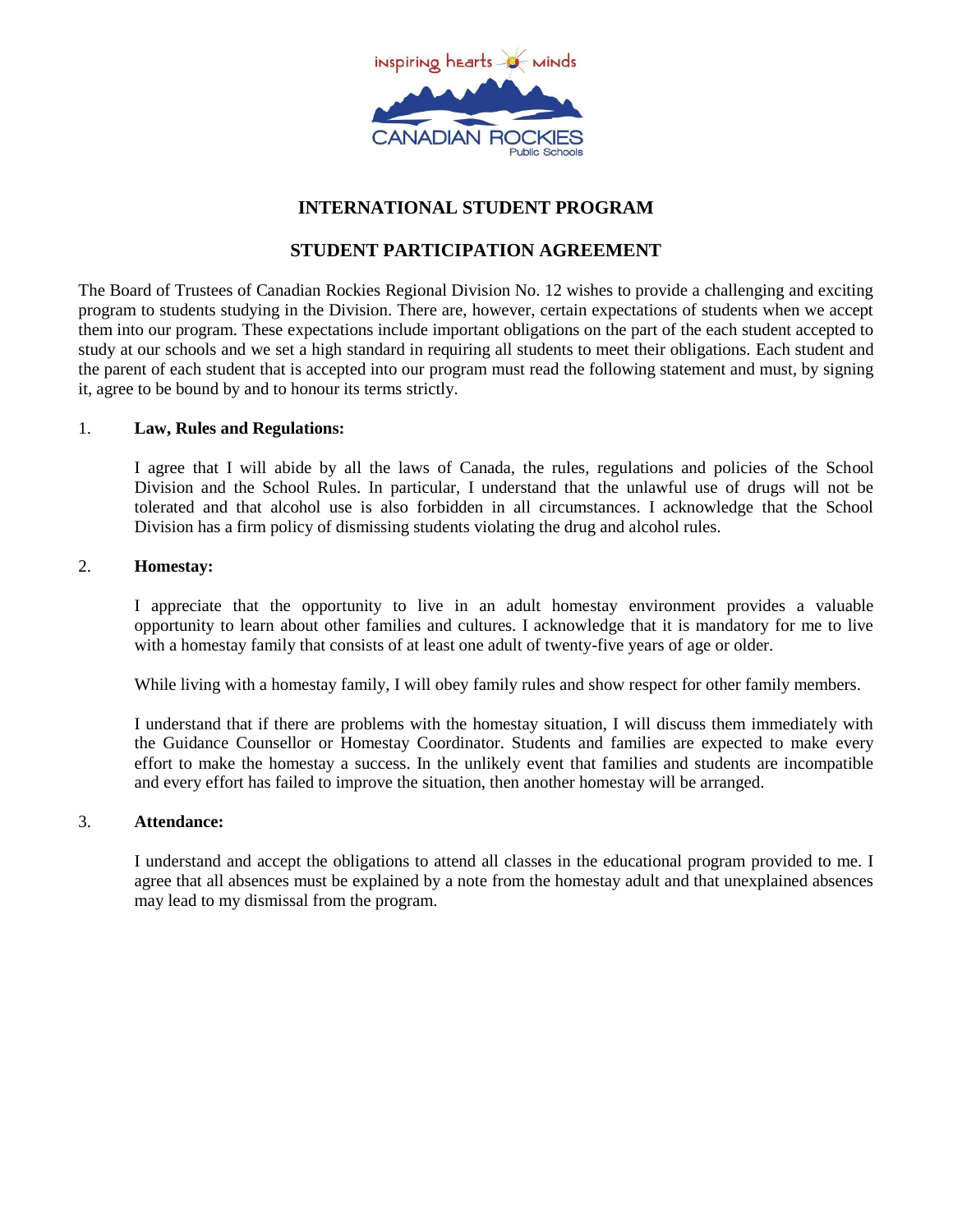## 4. **Display of Student Work**

As a result of changes in copyright and various other legislations, schools are required to get written permission from parents/guardians before any of the children's work or photographic images can be displayed outside of school.

I understand the production(s), work(s) may be shown at educational displays during open house, in-service sessions and other school related activities at school, school board sites, school/school board sponsored displays in the community, the internet, or included in educational or promotional materials.

I hereby grant permission to the School Division (for nonprofit, educational purposed) on behalf of my child, \_\_\_\_\_\_\_\_\_\_\_\_\_\_\_\_\_\_\_\_\_ (child's name) to:

Please initial all four items:

- \_\_\_\_\_\_\_\_a) record, photograph and tape (audio, video, still) my child
- \_\_\_\_\_\_\_\_b) publicly display any of my child's works
- \_\_\_\_\_\_\_\_c) reproduce any of my child's work, and
- \_\_\_\_\_\_\_\_d) use photographs taken at events and activities of my child for current and future International Student Program promotional materials

#### 5. **Travel:**

I agree that all travel outside of the province requires written permission from my natural parents and the School Division. I also understand that unsupervised travel anywhere is not permitted.

#### 6. **Refund Policy:**

In the event that I decide not to attend the International Student Program for personal reasons, I agree that only a portion of the paid tuition fee will be refunded. In all cases, \$250.00 to cover administrative expenses and \$400.00 homestay placement fee will be retained and the following refund policy will apply:

- 1) Full refund (less \$250.00) if my student's authorization for a study permit is not approved by Citizenship and Immigration Canada and supporting documentation of this rejection is forwarded to the School Division
- 2) 75% of the full tuition fee if I withdraw 60 days to 31 days prior to the start of the school term
- 3) 50% of the full tuition fee if I withdraw 30 days prior to the start of the school term
- 4) I will receive no refund, for whatever reason, if I withdraw on and after the school term begins

#### 7. **Medical Coverage:**

A condition of participation is the program is proof of comprehensive healthcare coverage throughout the duration of stay in Alberta.

We as parents of the undersigned student do hereby authorize the School Division staff and the homestay parents to consent to any X-ray examinations, anesthetic, medical or surgical diagnosis or treatment or hospital care which is deemed advisable by, and is rendered under the general supervision of any licensed physician or surgeon, whether such treatment or diagnosis is rendered at the office of said physician or surgeon or at a hospital.

It is understood that the authorization is not given in advance of any specific diagnosis, treatment or hospital care being required, but is given to provide authority and power on the part of the School Division to give specific consent to any and all such diagnoses, treatment or hospital care which the aforesaid mentioned physician or surgeon in the exercise of his/her best judgement may deem advisable.